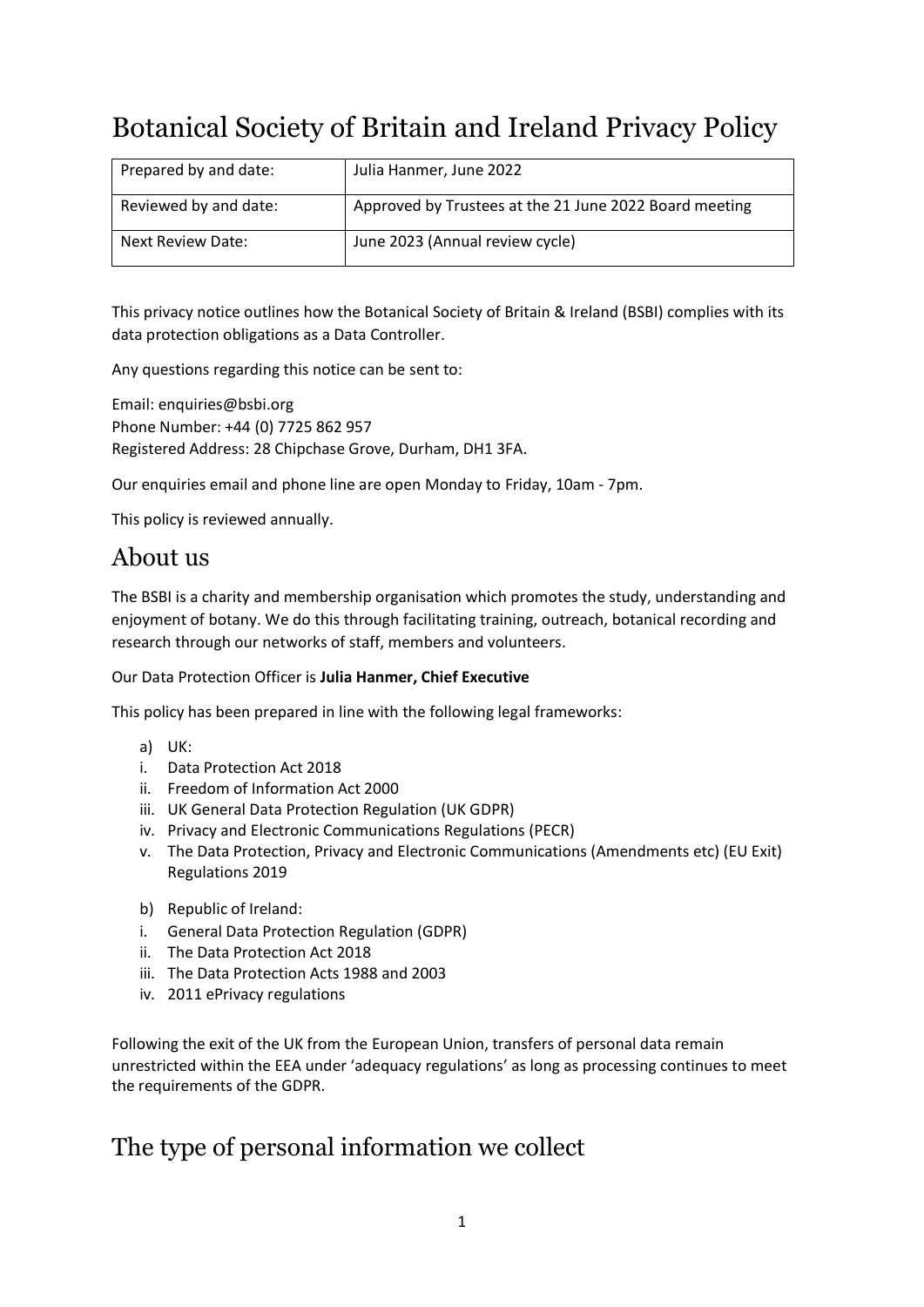In order to deliver on our charitable aims and to provide and improve our services, we may collect and hold the following personal information:

Information provided by the individual:

- Personal identifiers (such as title and name)
- Contact information (such as email address, address and phone number)
- Demographic information (such as date of birth)
- Information relating to the nature of your interest (for example, in answer to the question 'Why do you want to join the BSBI?')
- Financial information to support the processing of payment (such as a recurring Direct Debit or to purchase an event ticket)
- Gift Aid status

Information created or provided through your interaction with BSBI:

- Holding a specific volunteer role (such as a Vice County Recorder or membership of a Committee)
- Record of attendance at events
- Records of participation in training courses
- Records of level of botanical assessment (for Field Identification Skills Certificates FISC).
- Record of interaction with email communications (for example, whether an email is opened or a link visited)
- Record of donations or intended donations
- Record of purchases
- Submission of botanical records
- Applications for grants
- Publications

Information we hold may be analysed and processed in order to understand the efficacy of our communications and processes, and help us decide how best to provide our services. All communications will respect individual contact preferences. Where relevant to the charitable aims of BSBI, publicly available data may be collected and associated with individual records (for example, the holding of an academic position or a publication).

If you wish to update or amend your data or contact preferences at any point, please contact us on the details provided above.

## How we get the personal information and why we have it

Most of the personal information we process is provided to us directly by you for one of the following reasons:

- Becoming a member or renewing your membership
- Becoming a volunteer
- Joining our mailing list
- Taking part in an event, either digitally or in person
- Responding to a survey
- Making a donation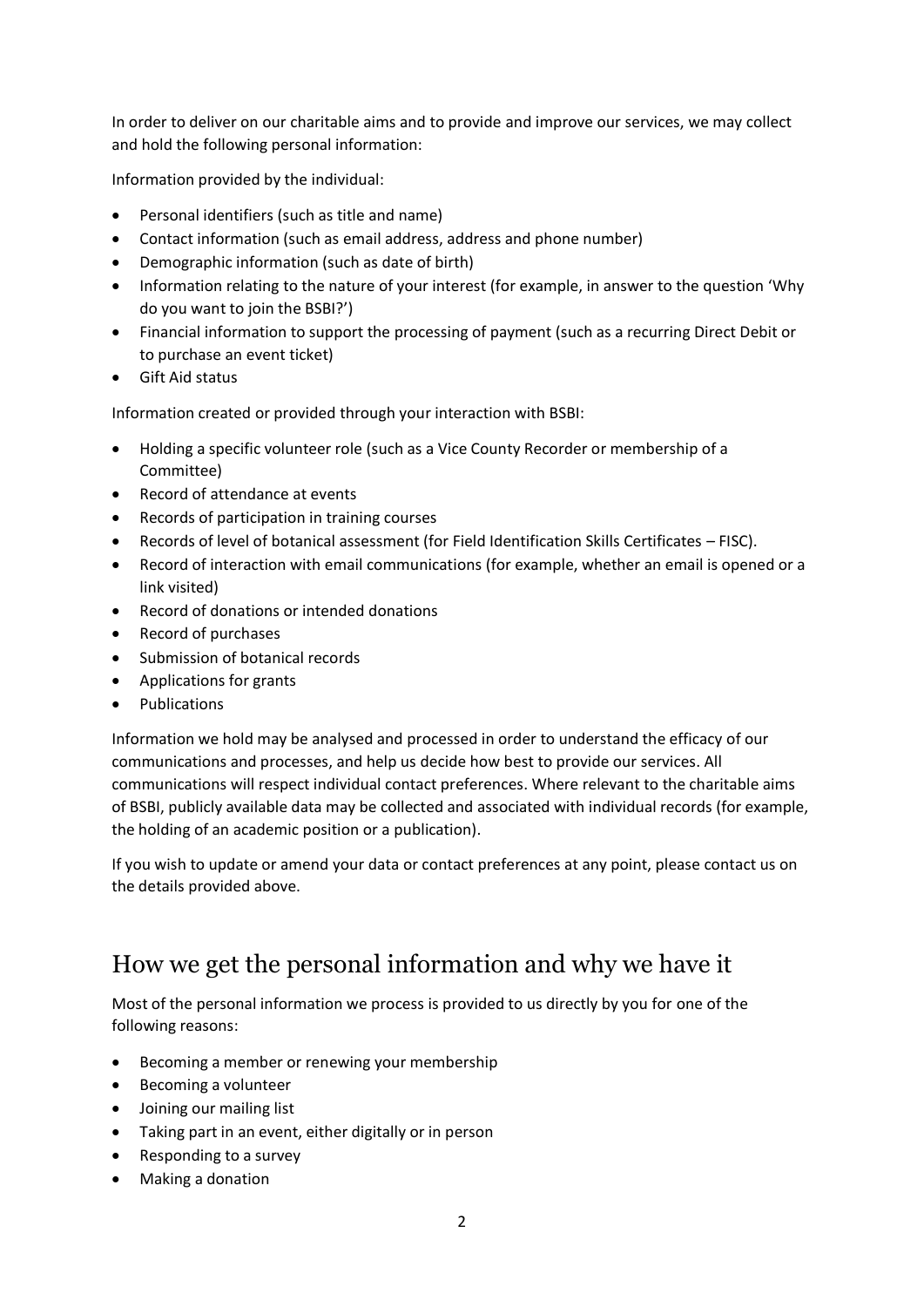• Undertaking botanical recording or research

We also receive personal information indirectly, from the following sources in the following scenarios:

• Where botanical records are submitted by an individual on behalf of a party.

We use the information that you have given us in order to deliver our services and achieve our charitable aims, as well as appropriately interact with those who have engaged with the charity, for example using personal data provided alongside a donation to thank the individual and inform them of the impact of their gift.

We may share this information with third party data processors, such as email automation platforms, payment services or our membership database provider, in order to facilitate the delivery of our membership service and activities. We work to ensure all third parties with whom we share personal data follow the procedures described in BSBI's privacy and data handling policies.

BSBI will only process your personal data where it has a lawful basis for doing so. In most cases, the lawful basis is that processing such data is necessary for the legitimate interests of BSBI and our obligation to the individual.

Where consent has been granted, information regarding local members, course or assessment participants or grant applicants may be shared with appropriate volunteers and staff members in order to facilitate local events, groups, training, assessment, grants and other botanical activities. Such volunteers and staff members receive appropriate data protection training and guidance.

## Cookies and usage tracking

A cookie is a small file of letters and numbers that is downloaded on to your computer when you visit a website. Cookies are used by many websites and can do a number of things, e.g. remembering your preferences, recording what you have put in your shopping basket, and counting the number of people looking at a website.

BSBI does not use cookies for the collection of personal data, however we do use Google Analytics for the purpose of collecting anonymous information about how people use our website in order to improve our services. The data is collected anonymously, stored by Google and used by us to create reports about website usage. Google's privacy policy is available at [http://www.google.com/privacypolicy.html.](http://www.google.com/privacypolicy.html)

## The lawful basis for processing

The lawful bases we rely on for processing your information are:

- where you have given clear consent for us to do so. You are able to remove your consent at any time by contacting us.
- where we have a contractual obligation to fulfil, such as the terms of your membership or purchase.
- where we have a legitimate interest to fulfil our charitable aims.

Where we process personal data on the basis of our legitimate interests, we do so for the following purposes: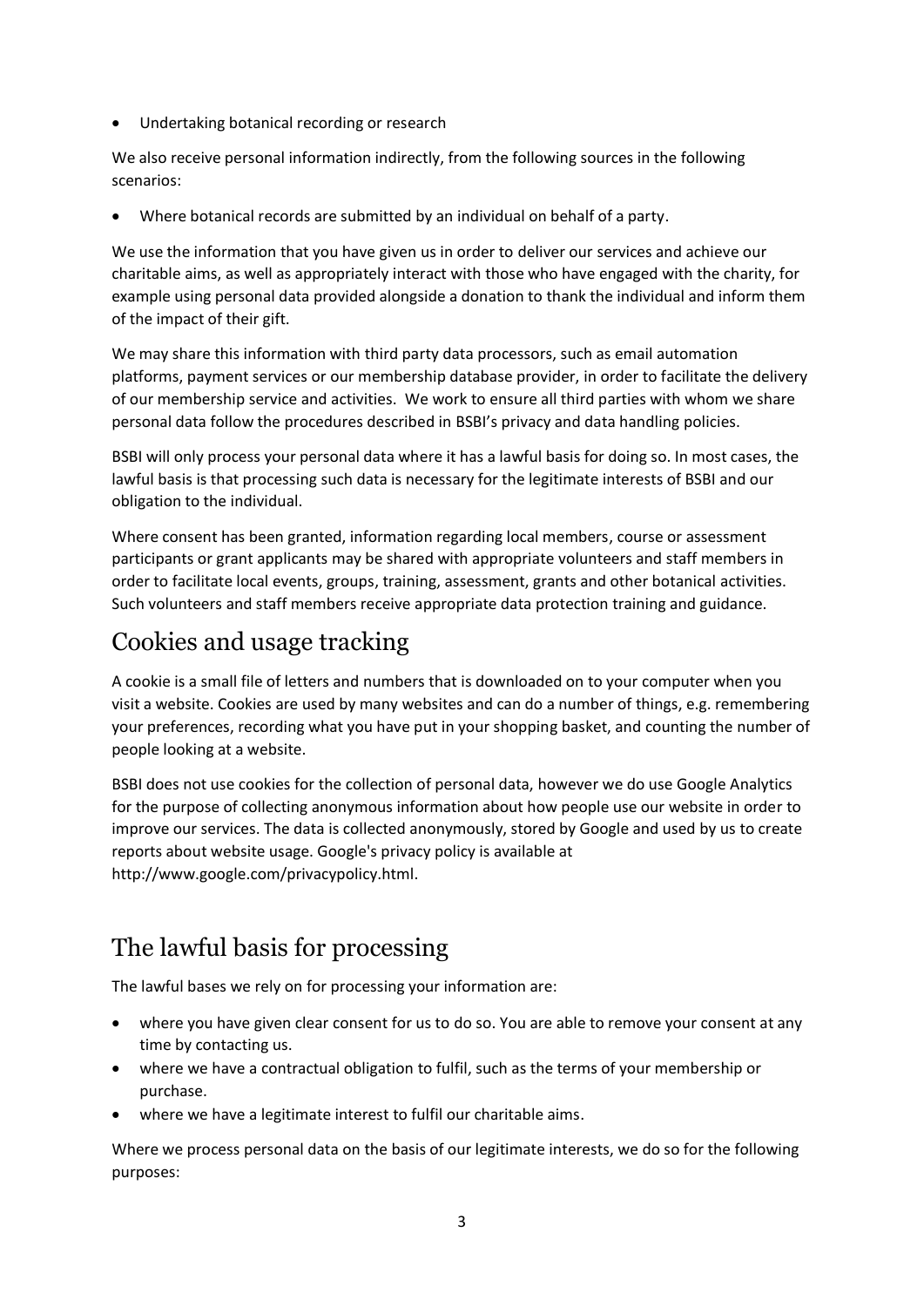- to fulfil our charitable aims.
- to manage member, volunteer, donor, staff and external relationships.
- to enable us to tailor our communications on work we believe you may find interesting or may wish to support, respecting your contact preferences.
- for more information about the processing of data contained in botanical records submitted to our Distribution Database, please see below.

As per GDPR legislation, Individuals retain the right to erasure where personal data has been processed unlawfully and the right to remove consent for the purposes of direct marketing.

BSBI will comply in all cases except where there is a need to retain certain specific information for legal reasons (such as the requirement to maintain accurate Gift Aid records).

#### Provision for the information of those under 18 years of age

Information provided by individuals under 18 years of age must be done with the permission of a parent or guardian, who will retain the ability to manage personal data preferences until the individual reaches the age of 18.

#### How we store your personal information

BSBI is committed to ensuring information is stored securely, including through the operation of suitable protection procedures. Data is accessed on a strict requirement basis and is protected through passwords and encryption where appropriate, including financial data. Our operations are based within the UK and Ireland, and our data is stored within the UK and the EEA. For the storage and processing of botanical records, the BSBI uses servers that are operated in the UK, which meet the current adequacy arrangements as outlined above.

We will only keep your personal information as long as it is necessary to fulfil the purposes for which it was collected. Information that is no longer necessary will then be removed from our systems, with respect to any preferences.

In the event of a breach of security leading to the accidental or unlawful destruction, loss, alteration, unauthorised disclosure of, or access to, personal data, the BSBI shall promptly assess the risk to people's rights and freedoms and if appropriate report this breach to the Information Commisioner's Office.

## Your data protection rights

Under data protection law, you have rights including:

**Your right of access** - You have the right to ask us for copies of your personal information.

**Your right to rectification** - You have the right to ask us to rectify personal information you think is inaccurate. You also have the right to ask us to complete information you think is incomplete.

**Your right to erasure** - You have the right to ask us to erase your personal information in certain circumstances.

**Your right to restriction of processing** - You have the right to ask us to restrict the processing of your personal information in certain circumstances.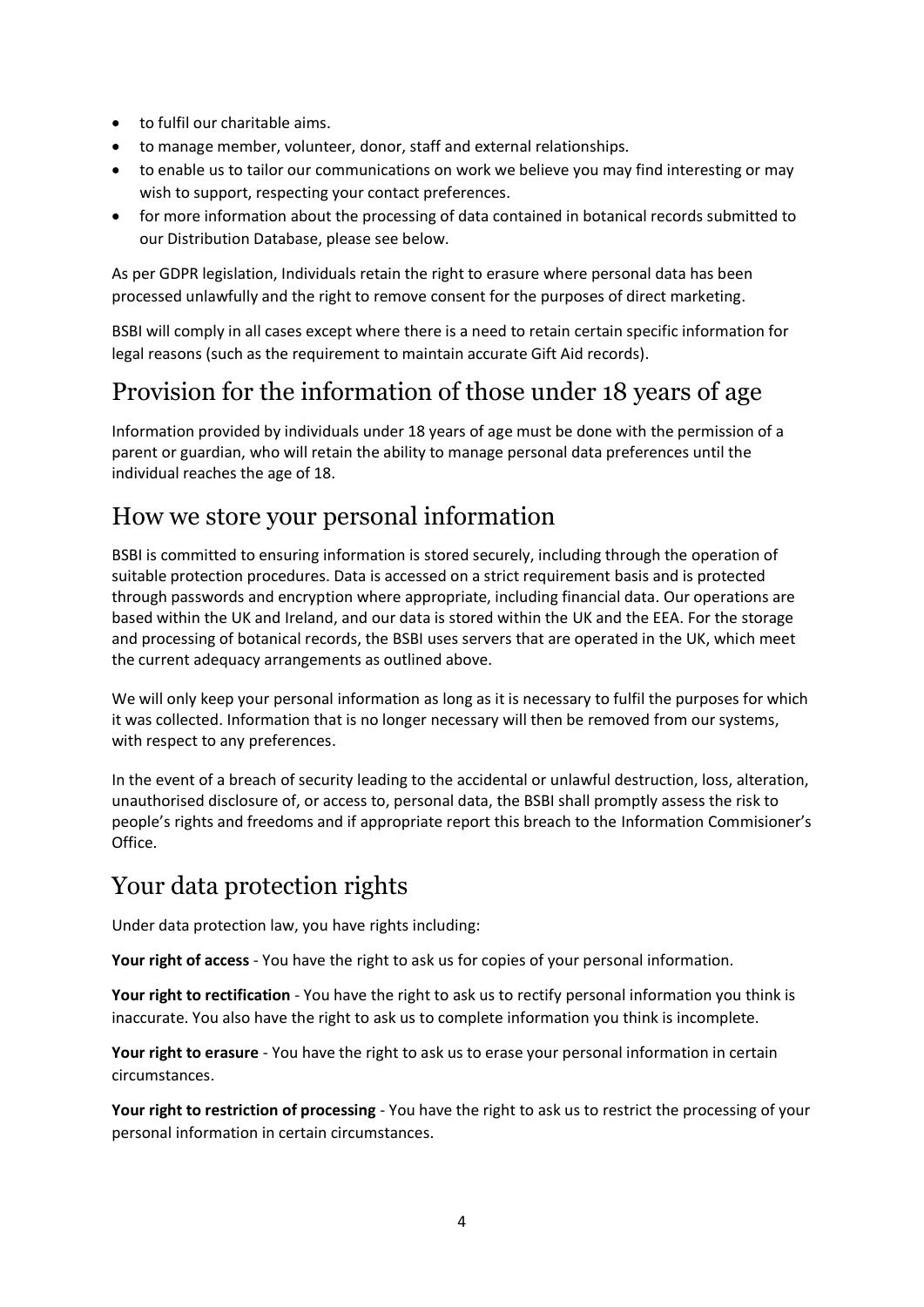**Your right to object to processing** - You have the the right to object to the processing of your personal information apart from where it forms part of a contract or where it is being processed by consent (but you may withdraw consent).

**Your right to data portability** - You have the right to ask that we transfer the personal information you gave us to another organisation, or to you, unless it continues to pertain to our legitimate interests.

You are not required to pay any charge for exercising your rights. If you make a request, we have one month to respond to you.

Please contact us if you wish to make a request.

#### How to raise a concern or complaint

If you have any concerns about our use of your personal information, please contact us (see contact details at the start of this document)

If you are unhappy with how we have used your data, you can also complain to:

- **a) UK Information Commissioner's Office (ICO):**  Wycliffe House, Water Lane, Wilmslow, Cheshire SK9 5AF Helpline number: 0303 123 1113 Website: [www.ico.org.uk](http://www.ico.org.uk/)
- **b) Republic of Ireland Data Protection Commission** 21 Fitzwilliam Square South, Dublin 2, DO2 RD28 Helpline number: 01 7650100 / 1800437 737 Website: [www.dataprotection.ie](http://www.dataprotection.ie/)

## Further Information about the processing of botanical records

Limited personal data is associated with botanical records when submitted to our Distribution Database (DDb) and remains associated with the record. Access to the DDb is restricted to registered users who have been issued with a password, but data may be downloaded or accessed by other data processing agencies for the purpose of conservation decision-making, land management, development control (planning), research, education, policy development, raising public awareness and general natural history activities. BSBI shall ensure that technical and organisational measures are in place in particular in order to ensure respect for the principle of data minimisation, as per Article 89 of the UK GDPR, including providing descriptions of the datasets it holds (termed 'metadata') to allow potential users to assess whether the datasets meet their requirements.

The UK GDPR specifically says that further processing for the following purposes should be considered to be compatible lawful processing operations:

- archiving purposes in the public interest;
- scientific research purposes; and
- statistical purposes.